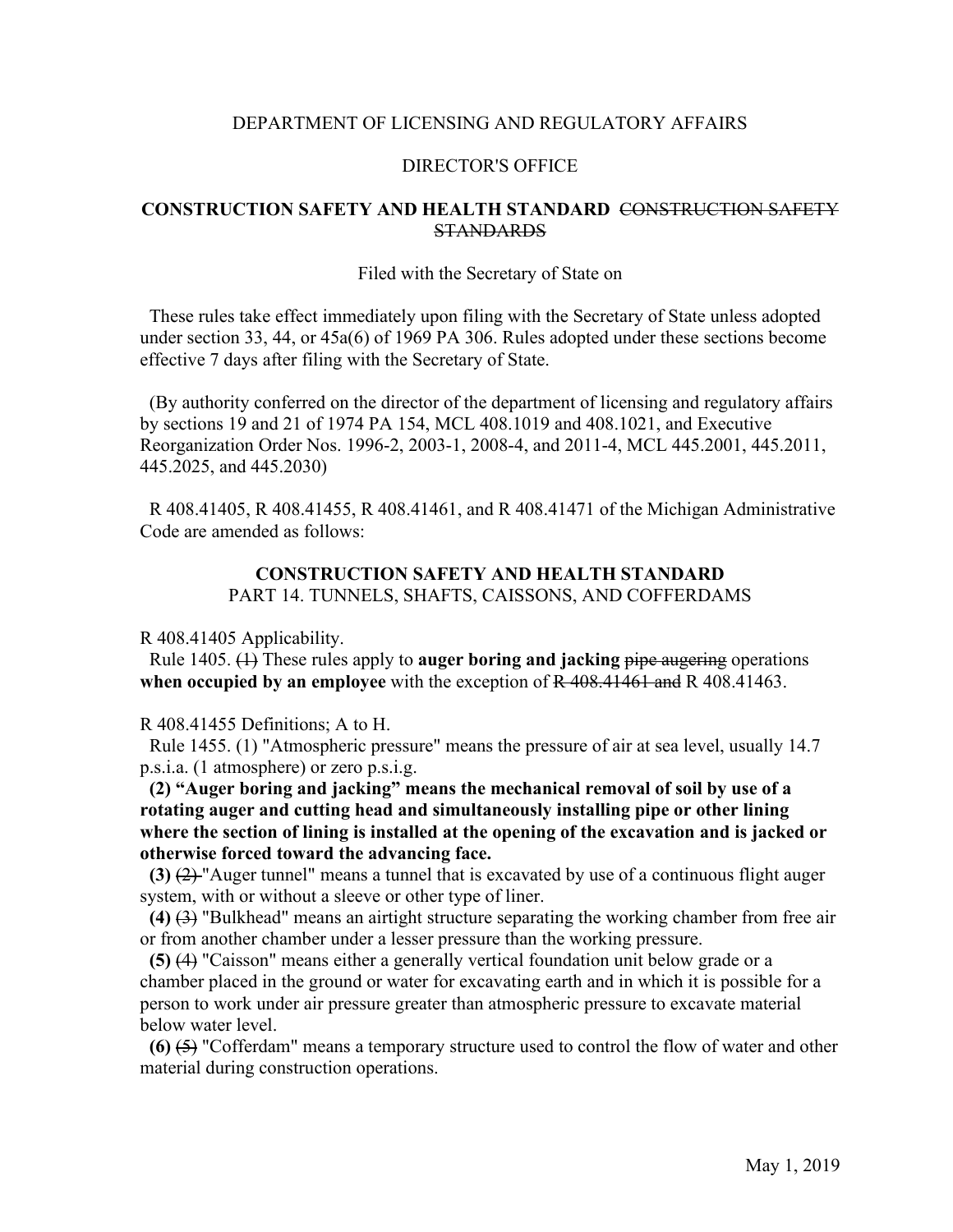$(7)$   $(6)$  "Competent person" means a person who is experienced and capable of identifying existing and predictable hazards in the surroundings or under working conditions **that** which are hazardous or dangerous to an employee, and who has the authority and knowledge to take prompt corrective measures to eliminate hazards.

 **(8)** (7) "Compressed air" means an environment that has a pressure greater than atmospheric pressure.

 **(9)** (8) "Decanting" means a method used for decompressing under emergency circumstances. In this procedure, the employees are brought to atmospheric pressure with a very high gas tension in the tissues and then immediately recompressed in a second and separate chamber or lock.

 **(10)** (9) "Emergency lock" means a lock designed to hold and permit the quick passage of an entire shift of employees.

 **(11)** (10) "Escape-only respirator" means a respirator intended to be used only for emergency exit.

 **(12)** (11) "High air" means air pressure used to supply power to pneumatic tools and devices.

R 408.41461 Advance notice of tunnel excavation.

 Rule 1461. (1) Before the start of a **pressurized tunnel being constructed, modified or repaired,** tunnel, as defined in R 408.41456, which **that** is 24 inches or more in diameter, height or width, and **that** which will be occupied by an employee, a report prepared by the employer performing the tunnel excavation shall be sent to the Michigan Department of Licensing and Regulatory Affairs, Construction Safety and Health Division, **530 West Allegan Street,** 7150 Harris Drive, P.O. Box 30645, Lansing, Michigan 48909-8145, in addition to the following civil authorities in the area: hospital, police department, fire department, and sheriff department. The report shall contain all of the following information:

(a) Name of contractor or contractors.

(b) Starting date.

(c) Length of tunnel.

(d) Diameter of cut.

(e) Finished diameter.

(f) Number of shafts.

(g) Depth of shafts.

(h) Location of shafts.

(i) Method of tunneling.

(j) Maximum working pressure in tunnel or shaft.

(k) Type of primary liner.

(l) Number of shifts.

(m) Projected completion date.

(n) Projected maximum work force within tunnel.

 (2) The **An** employer shall notify parties notified pursuant to subrule (1) of this rule when the work has been completed.

 (3) If, after the start of any tunnel project, a tunnel or shaft that the employer has shown to be constructed, modified, or repaired under atmospheric conditions requires the tunnel to be pressurized, then the employer shall notify the Construction Safety and Health Division at the Michigan Department of Licensing and Regulatory Affairs, **530 West Allegan Street,** 7150